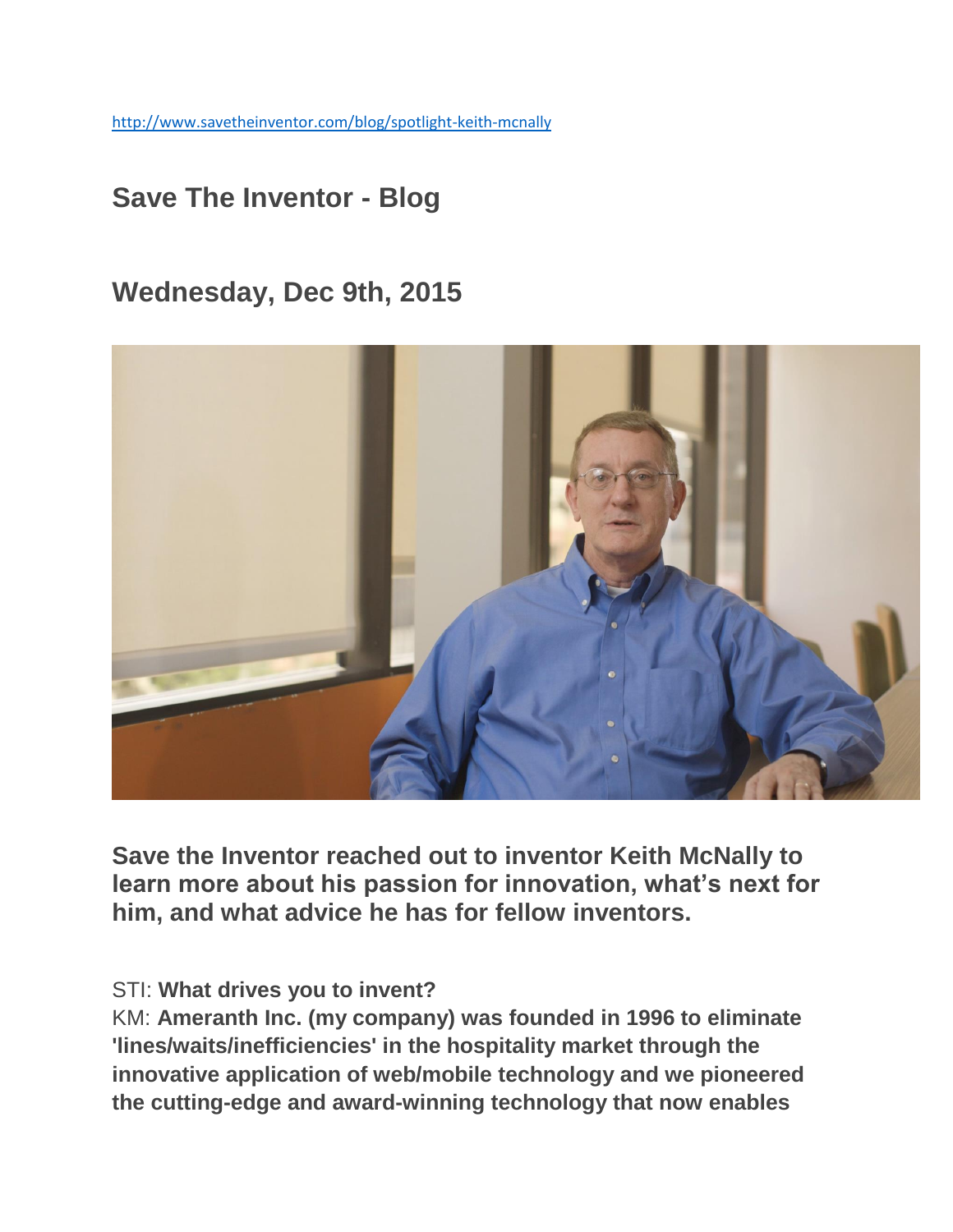**almost all mobile/web ordering, reservations, ticketing and wait-listing in the hospitality market. I never liked 'waiting in lines' and thus I have sought and continuously seek solutions to eliminate wasted time – when innovative technology can solve these problems.**

### STI: **What is the biggest challenge you've faced with your invention/patent?**

KM: **Large infringing companies know that it can take a decade of time and tens of millions of dollars to complete the enforcement of your patents against them, and they realize that most small companies don't have the resources and/or the tenacity to persevere through this and the gauntlet of legal obstacles/roadblocks that they and their attorneys can and do throw up against small innovators/inventors. Thus these companies choose to simply willfully infringe, not expecting the small inventor to ever be able to bring them to justice for their illegal and unethical acts.**

#### STI:**What's next for you?**

KM: **Continuing to license our patents to ethical companies (41 to date - including 3 of the 10 largest restaurant companies in the world) and continue to seek to enforce our patents, in the San Diego District Court, against those unethical companies that willfully choose to copy and use our inventions without paying our very reasonable patent royalty rates.**

### STI: **What would you tell other people who want to invent and obtain patents?**

KM: **First, as soon as you recognize previously unresolved problems in your market and conceive new/innovative solutions to those problems, file for your patent immediately. Second, take the time 'up front' - to write the best patent specification and claims that you can. Third, (when/if) companies infringe those patents in the future, ensure that you have the will and the financial ability/resources to enforce them before doing so, otherwise your efforts to do so may fail and only result in worsening the already bad situation of others unethically copying what you conceived and invented.**